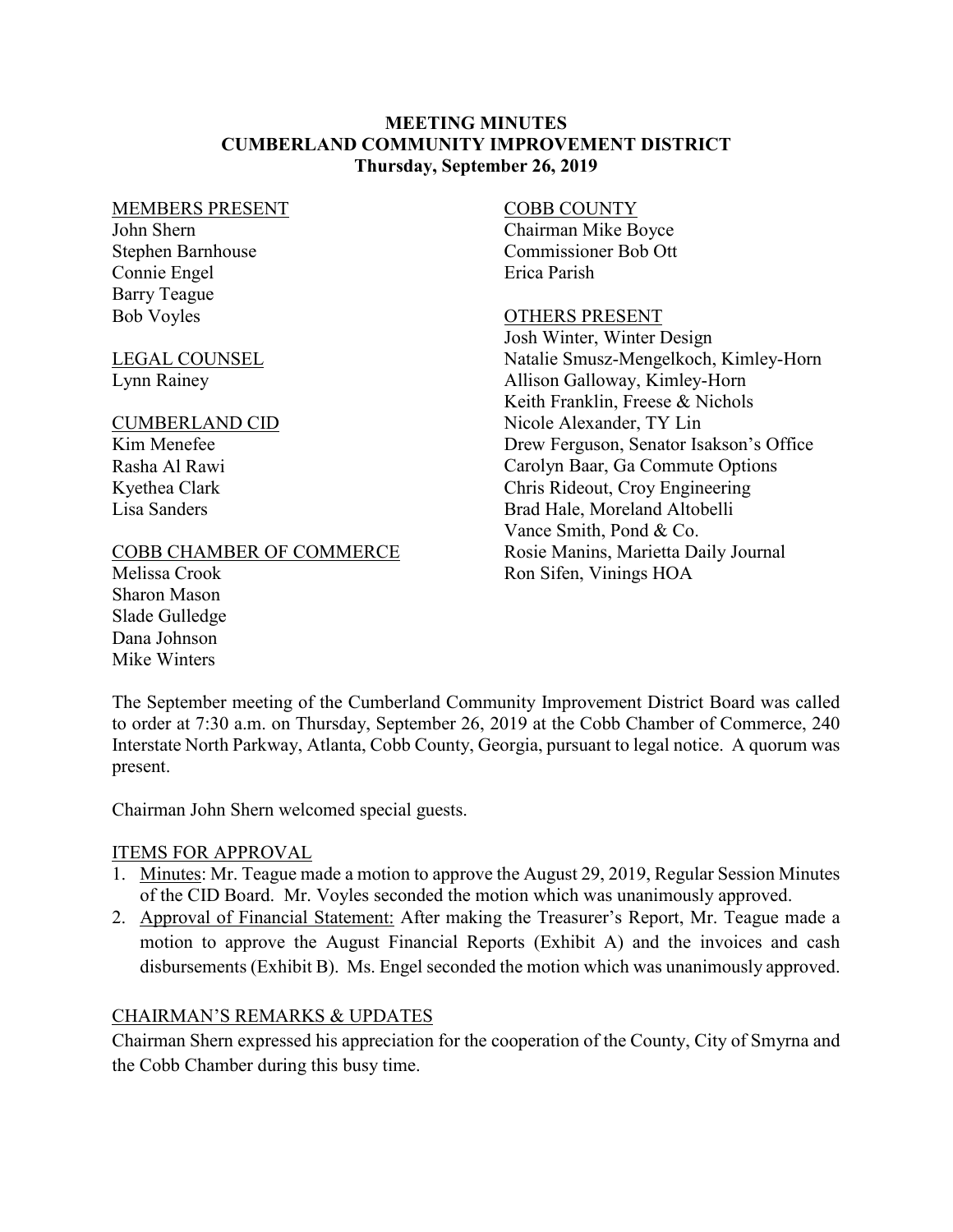## **CCID Minutes September 26, 2019 Page 2 of 6**

The Council for Quality Growth announced Bob Voyles as the 2019 Recipient of the John Williams CID Leadership Award. The recognition ceremony will be held on November 6, 2019. Board members congratulated Board member Voyles on his well-deserved recognition.

#### EXECUTIVE DIRECTOR REMARKS & UPDATES

Ms. Menefee provided the following updates:

A. 2020 Board Meeting Dates: Ms. Menefee stated starting in January 2020, the CCID Board meetings will take place on the  $4<sup>th</sup>$  Thursday of each month except for a combined November/December year-end meeting. The meetings will continue to be held at 7:30 a.m. in the Chamber's new Board Room.

The last meeting of the CCID Board in the current Chamber building will be on December 12, 2019. The Cobb Chamber is moving to 1100 Circle 75, Atlanta, GA 30339.

- B. Agreement with Cobb Chamber: Ms. Menefee stated the CCID would be moving with the Cobb Chamber to its new location next year. The CCID and Cobb Chamber continue to have a collaborative and supportive relationship. Due to the move, the CCID/Cobb Chamber agreement has been updated. Chairman Shern stated this agreement had been fully negotiated. Ms. Engel made a motion to approve the  $3<sup>rd</sup>$  Amendment to the Administrative Services Agreement between the CCID and Cobb Chamber. Mr. Teague seconded the motion which was unanimously approved.
- C. Washington D.C. Fly-In Update: Ms. Menefee stated she represented the CCID last week at the Chamber's annual Washington Fly-In. Pictures of the trip were shared with the Board. Ms. Menefee had an opportunity to thank Congressional members who supported the CCID by helping secure funding of the Akers Mill Ramp with a U.S. DOT INFRA grant. A Resolution was presented from the Board recognizing their leadership and thanking them for their efforts. She delivered the Resolution and thanked each of the delegates.
- D. ARC/TIP Grant Update: Ms. Menefee reported since the last CCID Board meeting, she and Kyethea Clark have met with Commissioner Bob Ott and staff to discuss the projects that the Board approved for the ARC/TIP solicitation. The County is supportive of the CCID's efforts and placed three projects on the Board of Commissioners (BOC) agenda. This past Tuesday, the BOC's approved Stillhouse Trails and then on October  $8<sup>th</sup>$  the Cumberland Core Loop Segment A & Segment C will be on the board agenda. The deadline for submission to the ARC is October 11. The Board will be discussing a fourth possible project the Cobb Pkwy Pedestrian Bridge. Cobb County has agreed to sponsor and support this project in partnership with the CCID and City of Smyrna.
- E. ARC Connected Vehicle Program Presentation: Ms. Menefee reported ARC and GDOT have worked through the summer to develop a connected vehicle program. The general concept is to implement connected technologies at traffic signal intersections. The ARC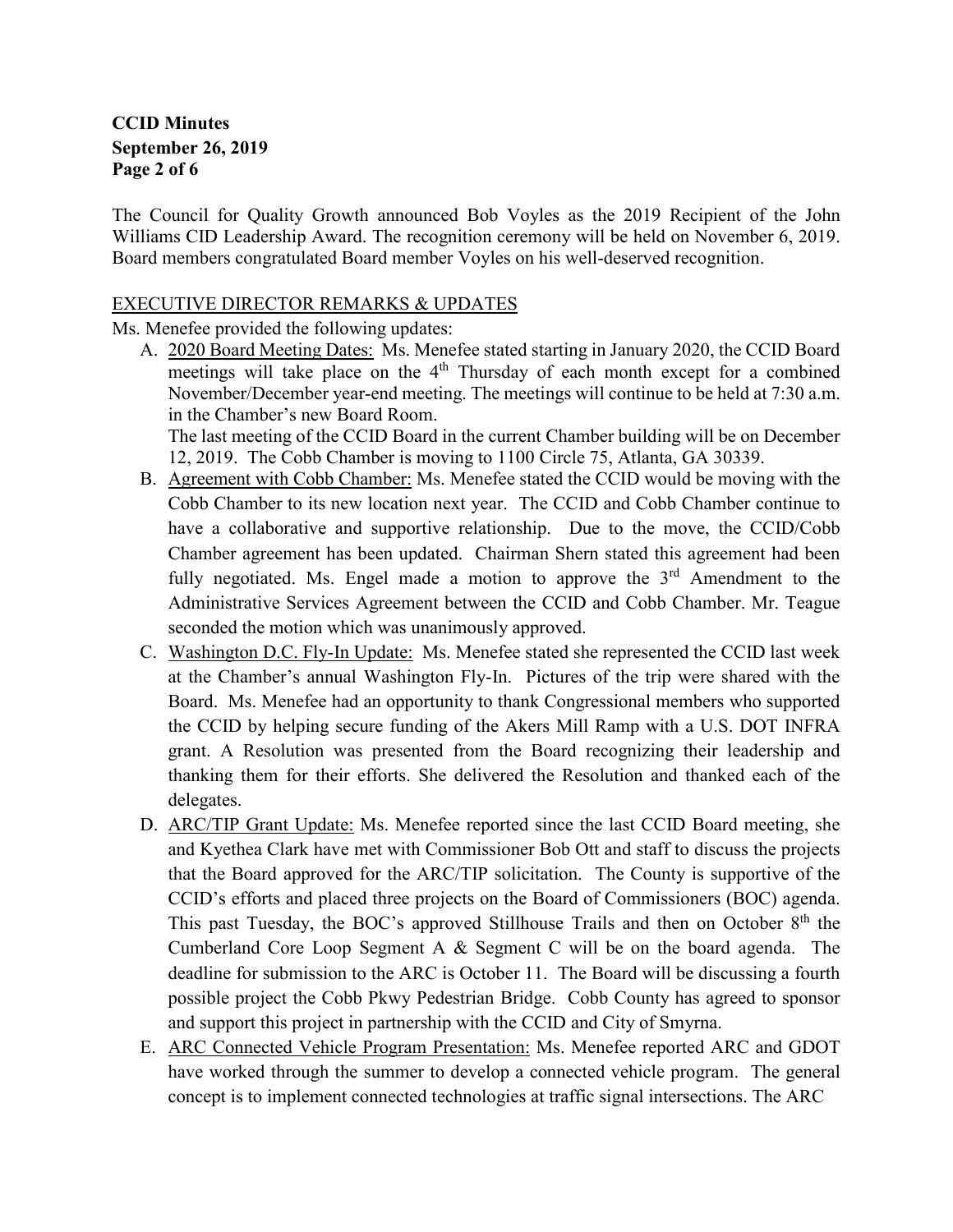# **CCID Minutes September 26, 2019 Page 3 of 6**

will pursue applications that improve safety and mobility, such as emergency vehicle preemption and transit signal priority. The Program will include a multi-year regional implementation, with initial phase beginning FY 2020. The initial phase is a contiguous area from the Hartsfield-Jackson Atlanta International Airport to North Fulton cities. Ms. Natalie Smusz-Mengelkoch, Kimley-Horn, gave Board members a presentation on the Connected Vehicle Program. Board member Voyles discussed the investment and endorsed the process. If approved the CCID's next step would be to coordinate further with Cobb County, ARC and GDOT.

### DIRECTOR OF OPERATIONS UPDATE

### A. Operations/Requests

- 1. Capital Improvements Update
- a. Akers Mill Ramp CFA: Kyethea Clark, Director of Operations, stated she was seeking Board approval for the Cobb County Framework Agreement for Akers Mill Ramp. CCID staff and legal counsel, Lynn Rainey, have been working with the County's attorney office to finalize the update of the agreement between the County and the CCID. The update of the CFA includes the \$5M INFRA grant, further duties and responsibilities between the partners as the project moves into the Right of Way and construction phases. This project continues to move forward and is on schedule. Once approved, the County will place this item on its BOC agenda in October/November. Mr. Voyles made a motion to approve the Akers Mill Ramp CFA with the County. Mr. Teague seconded the motion which was unanimously approved.
- b. Cobb Parkway Pedestrian Bridge (\$905,000 request): Ms. Clark stated the CCID is requesting to submit the Cobb Parkway Pedestrian Bridge project in the 2019 ARC project solicitation. The CCID will work in conjunction with the City of Smyrna, Cobb County, and the Atlanta Braves on this effort. This project is a vital safety project. It proposes to get pedestrians safely across Cobb Parkway. Ms. Clark shared stats of injuries at this site. Kimley-Horn has developed the concept design and the proposed location of the bridge. Ms. Clark shared the proposed location. The proposed bridge is slightly north of the midblock crossing near Steak-N-Shake on the west side and Block C/The Battery development on the east side. This is proposed as a single purpose bridge and would not allow autonomous vehicles – pedestrians only. The CCID's commitment is \$905,000. The City of Smyrna is meeting with its council on October 7<sup>th</sup>. Cobb County Board of Commissioners will take action at their October 8th Board meeting. Commissioner Ott stated this project helps the County reduce police officers presence escorting pedestrians across the street. This is the only project that the City of Smyrna is submitting to ARC for grant funding. Commissioner Ott explained that the County is serving as the project sponsor because Smyrna does not have the required certification. Therefore, there is no County money involved and the County will not maintain the elevator. Mr. Voyles made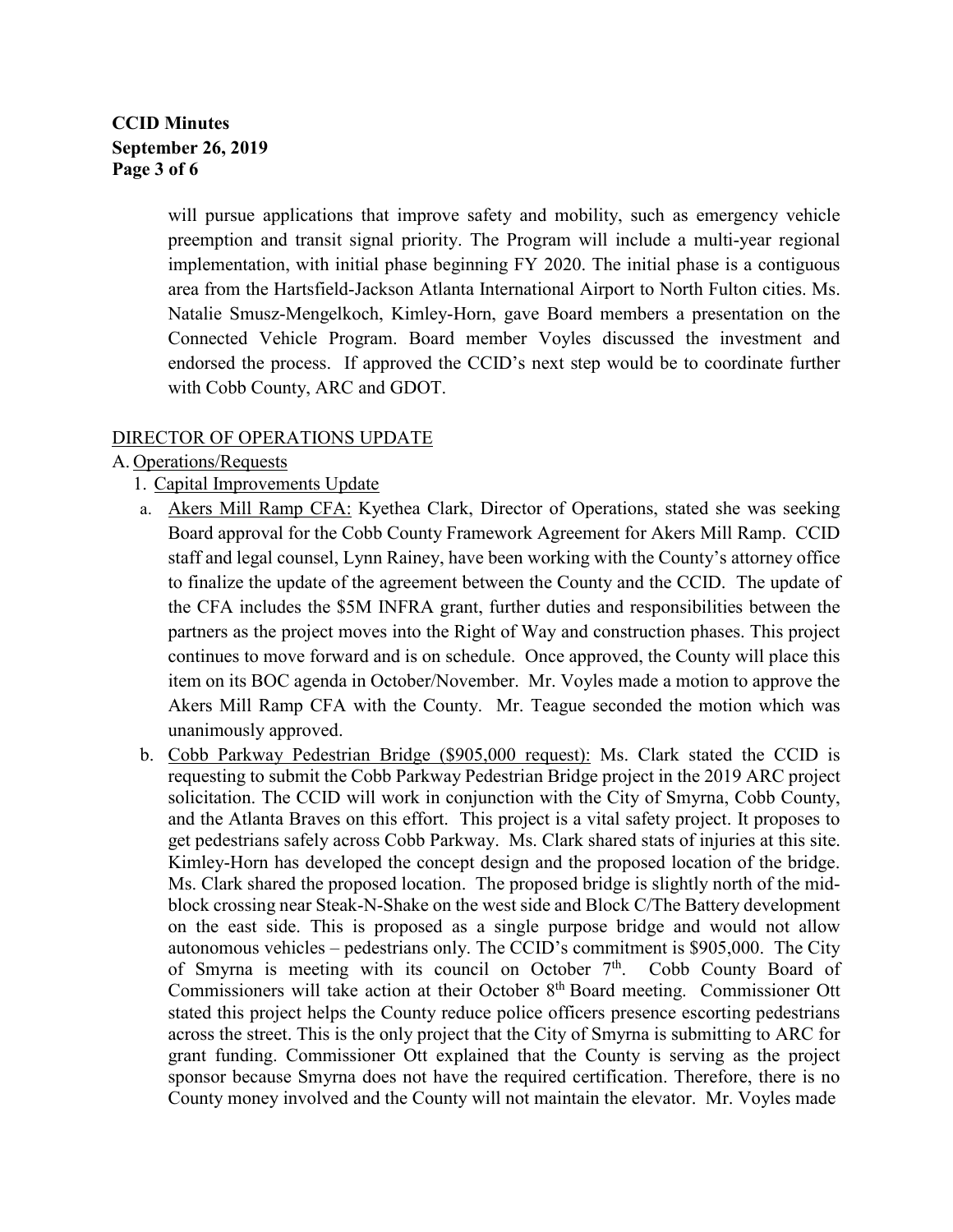## **CCID Minutes September 26, 2019 Page 4 of 6**

a motion to approve the \$905,000 contingent upon the City of Smyrna approving its funding and a satisfactory arrangement regarding the maintenance of the elevator. Mr. Barnhouse seconded the motion which was unanimously approved. Board members discussed approaching thyssenkrupp to sponsor the maintenance of the elevator.

- c. Bike Share Stations Two Stations Galleria (\$18,000 request): Ms. Clark stated the Cumberland Galleria has expressed interest in the Bike Share program with two stations on the east and west sides of the property. The 2018 Bike Share plan had identified two stations near the Galleria area. CCID staff will coordinate with the property owner and Zagster on contract development to install and monitor additional stations by the end of 2019. The total cost is \$18,000 (\$9,000 per station). Ms. Clark stated that Zagster's pricing would increase \$1,000 per station at the next renewal. Board member Engel stated the CCID needs to reevaluate the continuation of funding. Ms. Menefee stated there are sponsorship limitations within the National Park Service and The Battery. Ms. Menefee went on to discuss the future goals of the Bike Share program i.e. being able to return a bicycle to any partner station with an open dock. There will be more to come. Once the plan is fully launched the annual cost for the Bike Share program will be \$130,000 per year. Ms. Menefee stated the ridership has exceeded expectations and has invited riders to utilize the trails within the CCID. Zagster collects the minimal fees from riders. Chairman Shern would like to continue the conversation on how to get the CCID out of reoccurring expenses. Ms. Clark stated CCID staff has been working with the County under the new ordinance and has the approval of launching three new stations at Bob Callan Trailhead, CobbLinc transfer station and Riverwood Pkwy. Board member Engel asked if she needed to recuse herself from a board vote as she represents the Galleria. Legal Counsel, Lynn Rainey, responded that the purpose of the CCID is to benefit property within the CCID. Board members asked to delay the vote to see how others are handling the costs. There will be more information brought back to the Board next month.
- d. Biketober Partnership / Bike Share Launch: Ms. Clark reported Biketober kicks off October 1-October 30. This is a regional challenge promoting bike riding in the metro area and is administered by the ARC and Georgia Commute Options. The month-long event has promotions not only within the CCID, but in the metro area. Ms. Clark highlighted some events that will be held in the CCID. The CCID has published this information through social media.
- e. Capital Improvements Updates: Ms. Clark gave updates on the Cumberland Blvd West Intersection Improvement & Phase III Streetscape, Riverwood Parkway Streetscape, GDOT I-75 & I-285 Interchange Clean-Up, Terrell Mill Connector, and Palisades/Paces Mill CRNRA Unit Rehabilitation.

Ms. Clark continued to give updates on:

• Russell Landscaping has started the initial clean-up on Interstate North Parkway along I-75 which the Board approved last month.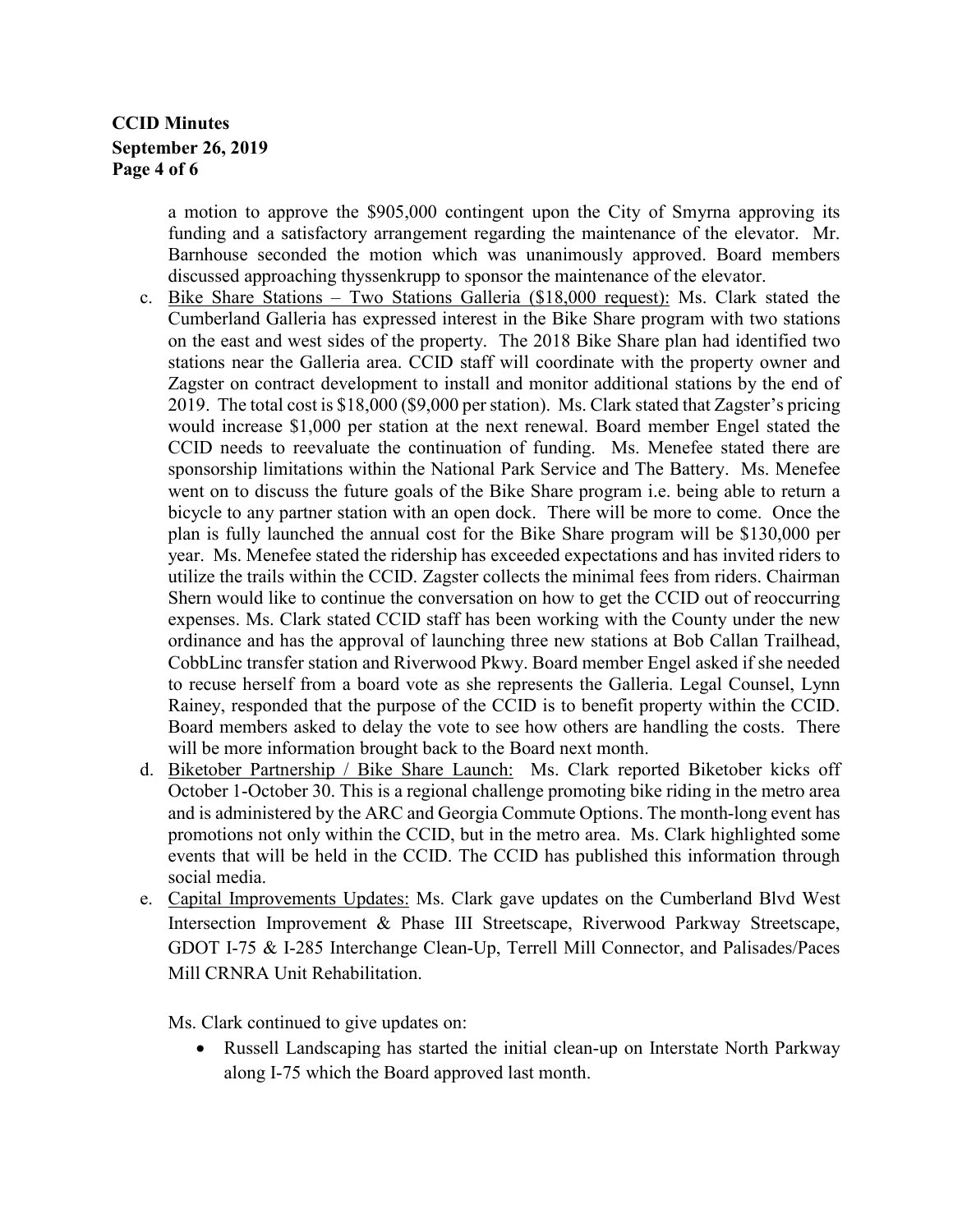**CCID Minutes September 26, 2019 Page 5 of 6**

- I-285 Express Lanes project is in the concept development phase. The public outreach for the top end of the project will be held at the end of January 2020. This project is generating momentum.
- The County has fixed the arch lighting on the Windy Hill DDI bridge.
- GDOT has permitted and installed signal upgrades on Galleria Drive allowing right turn on a flashing a yellow.

## COBB COUNTY ISSUES & UPDATES

Cobb Commission Chairman Mike Boyce thanked the CCID for the great partnership.

Commissioner Ott, District 2, gave updates on:

- Sterigenics will not be allowed to reopen until the company meets all the County's codes and Fire Marshal requirements for an industrial site.
- An All-Star Taskforce has been created for the All-Star 10 day event that will happen next year.
- On October 28, the ATL will have a public meeting at Sewell Mill Library at 6:00 pm.

### CHAMBER UPDATES

Mrs. Mason recognized Pope & Land as the new owner of the Chamber's current building. The Chamber is working on the build-out of its new office space. A welcome reception will be held early next year. The new space will better tell the Chamber's story and recruit new businesses.

The Government Affairs Committee has begun work on the State Legislative Agenda.

The Transportation & Mobility Summit will be held on November  $21^{st}$ . This extended luncheon summit will cover local and regional transportation initiatives impacting Cobb County and the surrounding region.

The next Transportation & Mobility Committee will be meeting at the end of October and will hear a formal presentation from the County on the Cobb Comprehensive Transportation plan.

### SelectCobb Presentation (\$50,000 request):

Ms. Mason recognized Dana Johnson, Executive Director of Economic Development for SelectCobb and Cobb Chamber.

Mr. Johnson gave Board members a brief snapshot of SelectCobb & Cumberland:

• Cobb has a diverse economy, strategic location and quality infrastructure